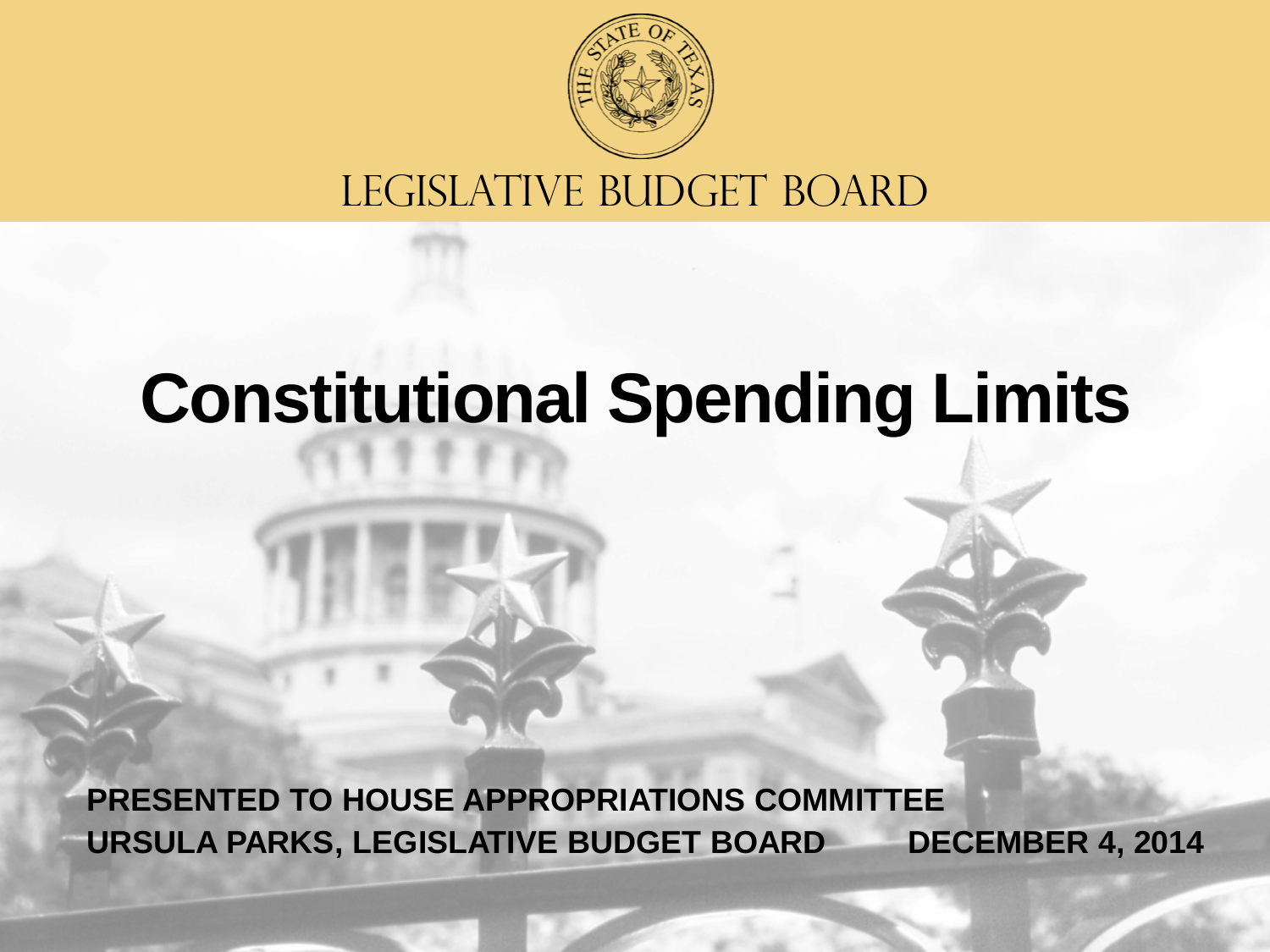# **Constitutional Spending Limits**

The Texas Constitution includes four limitations on state spending:

- Debt limit
- Welfare spending limit
- Pay-as-you-go limit
- Limit on the growth of certain appropriations (a.k.a. spending limit)

The 2014-15 budget is within all of these limits.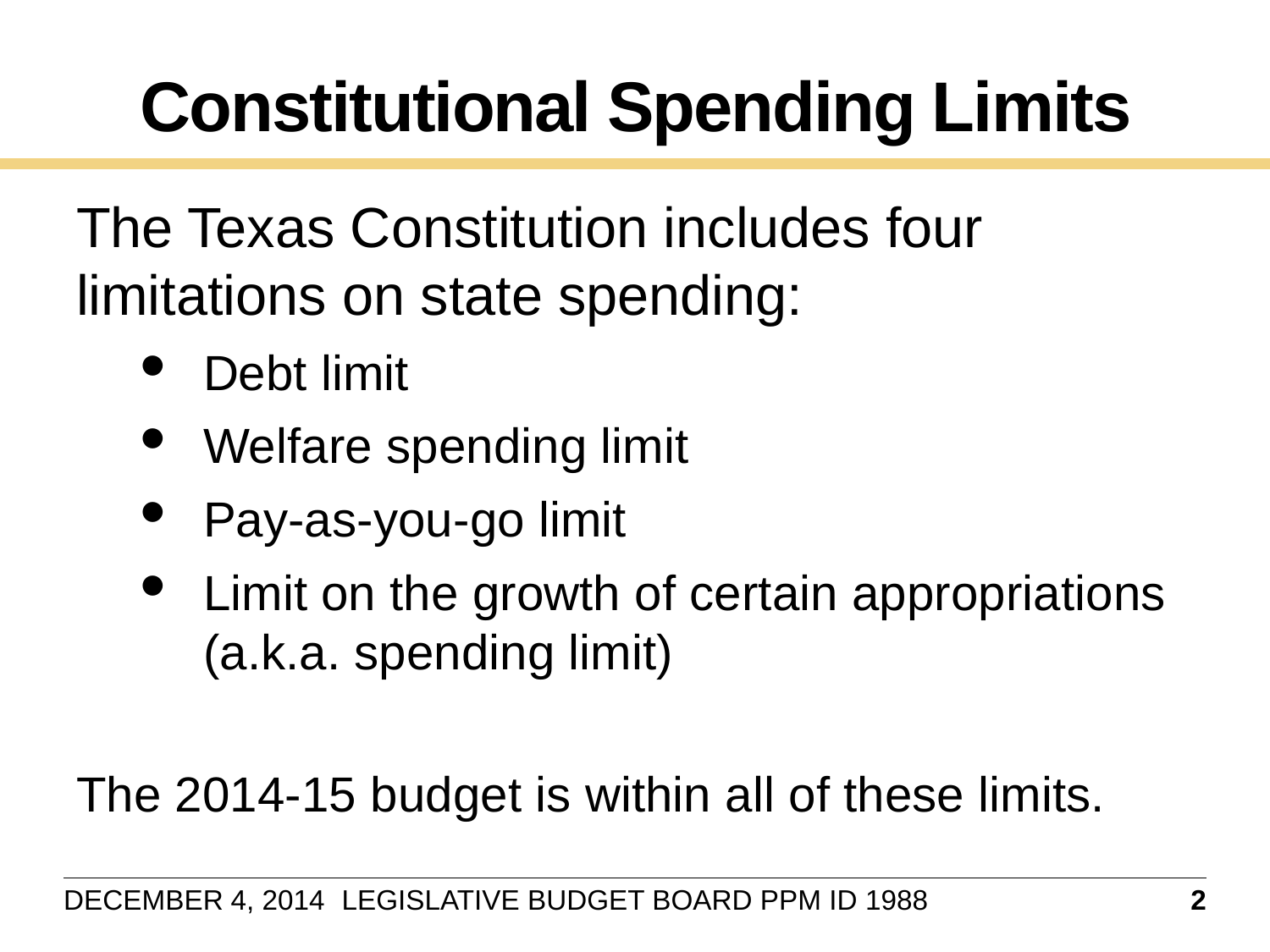#### **Debt Limit**

#### **Texas Constitution, Article III, Section 49 (j)**

•Limits the authorization of additional state debt if in any fiscal year the resulting annual debt service payable from the unrestricted General Revenue Fund exceeds 5 percent of the average annual unrestricted General Revenue Funds for the previous three years

•Approved by voters November 4th, 1997

•As of the end of fiscal year 2013, the Bond Review Board reported the debt service ratio for issued debt was 1.34 percent. For the same period, the debt service ratio for issued plus unissued debt was 3.04 percent.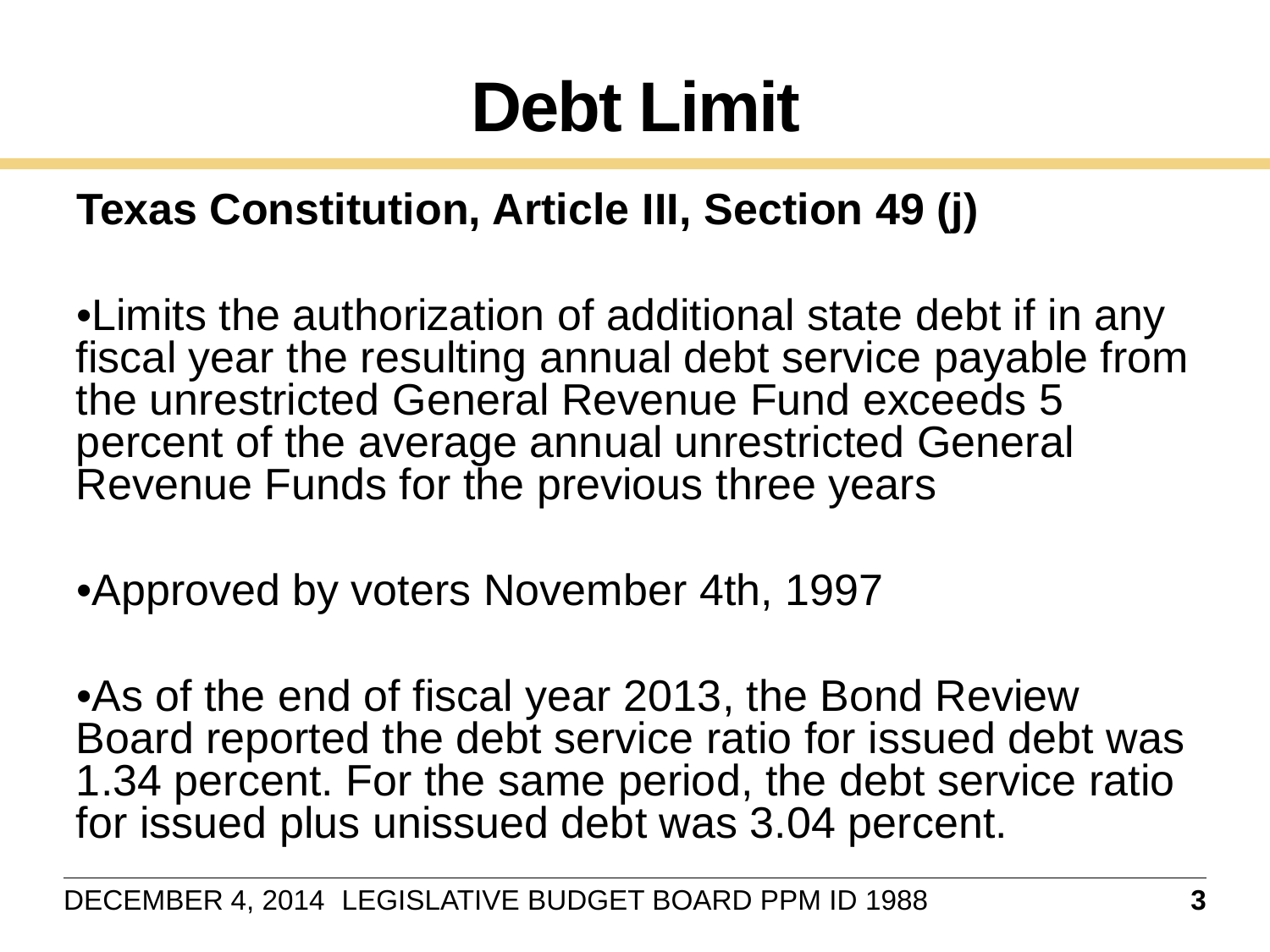### **Welfare Spending Limit**

#### **Texas Constitution, Article III, Section 51-a**

•Provides that the state funds appropriated for assistance grants on behalf of needy dependent children and their caretakers (i.e., Temporary Assistance for Needy Families [TANF]) shall not exceed 1 percent of the state budget in any biennium

•Approved by voters August 25, 1945

•The 2014-15 All Funds state budget totals \$200.4 billion which sets the welfare limit at \$2.0 billion

•State funds appropriated for TANF grants during 2014-15 total \$132.5 million, which is \$1.9 billion below the limit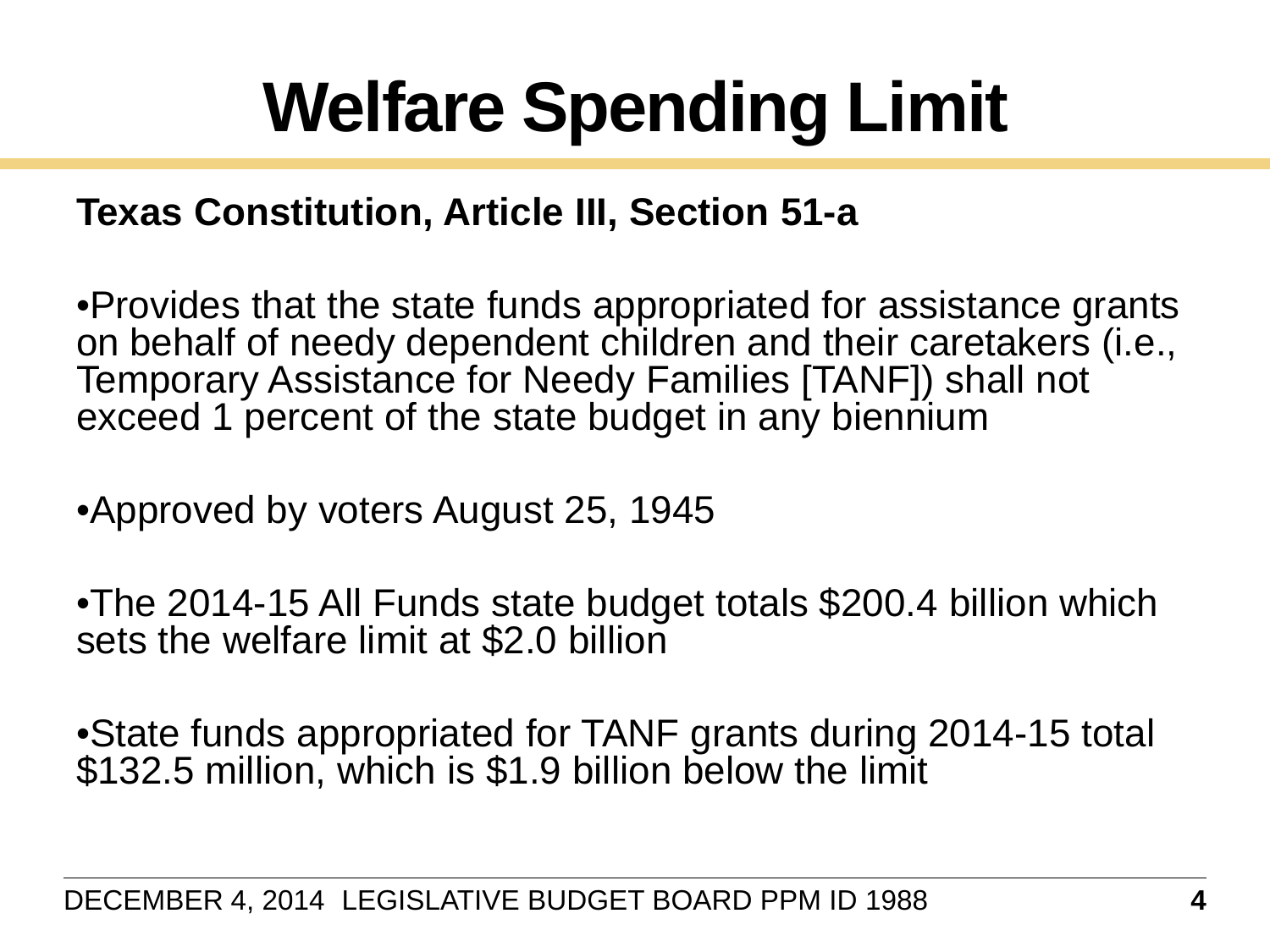#### **Pay-as-You-Go Limit**

#### **Texas Constitution, Article III, Section 49a**

•Requires that all appropriations are within available revenue in the fund from which the appropriations are made

•Approved by voters on November 3rd, 1942

•After the 83rd Session, the Comptroller certified that available revenue was forecasted to exceed appropriations by \$683.1 million

•The Comptroller's December 2013 *Certification Revenue*  to exceed appropriations to \$2.6 billion; 2014 actual collections are higher.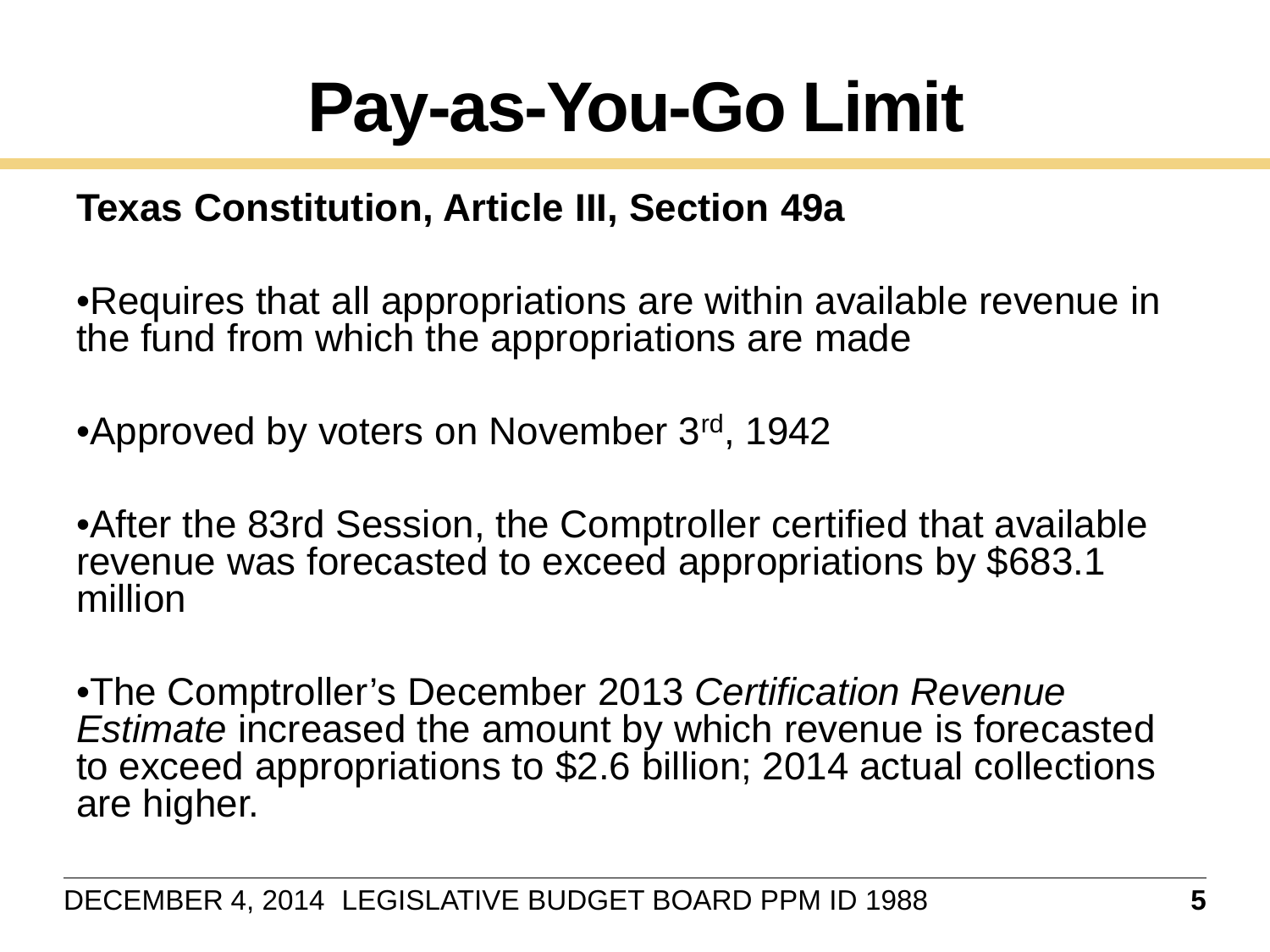#### **What Appropriations are Limited by Pay-as-You-Go?**

The Comptroller of Public Accounts is constitutionally required to certify whether appropriations are within available revenue. However, the commonly used term "the pay-as-you-go limit" only applies to General Revenue Fund appropriations. This includes the beginning balance in the General Revenue Fund, collections deposited to the General Revenue Fund, and as a result of funds consolidation, unappropriated General Revenue-Dedicated account balances.

- Due to federal, constitutional or statutory provisions, certain accounts in General Revenue do not count against the pay-as-you-go limit
- General Revenue-Dedicated appropriations reduce the overall amount of General Revenue available for certification
- While certain Other Funds are estimated in the Biennial Revenue Estimate, as they are not General Revenue they do not count against pay- as-you-go. Major such funds include:
	- Economic Stabilization Fund
	- State Highway Fund
	- **Mobility Fund**
	- Property Tax Relief Fund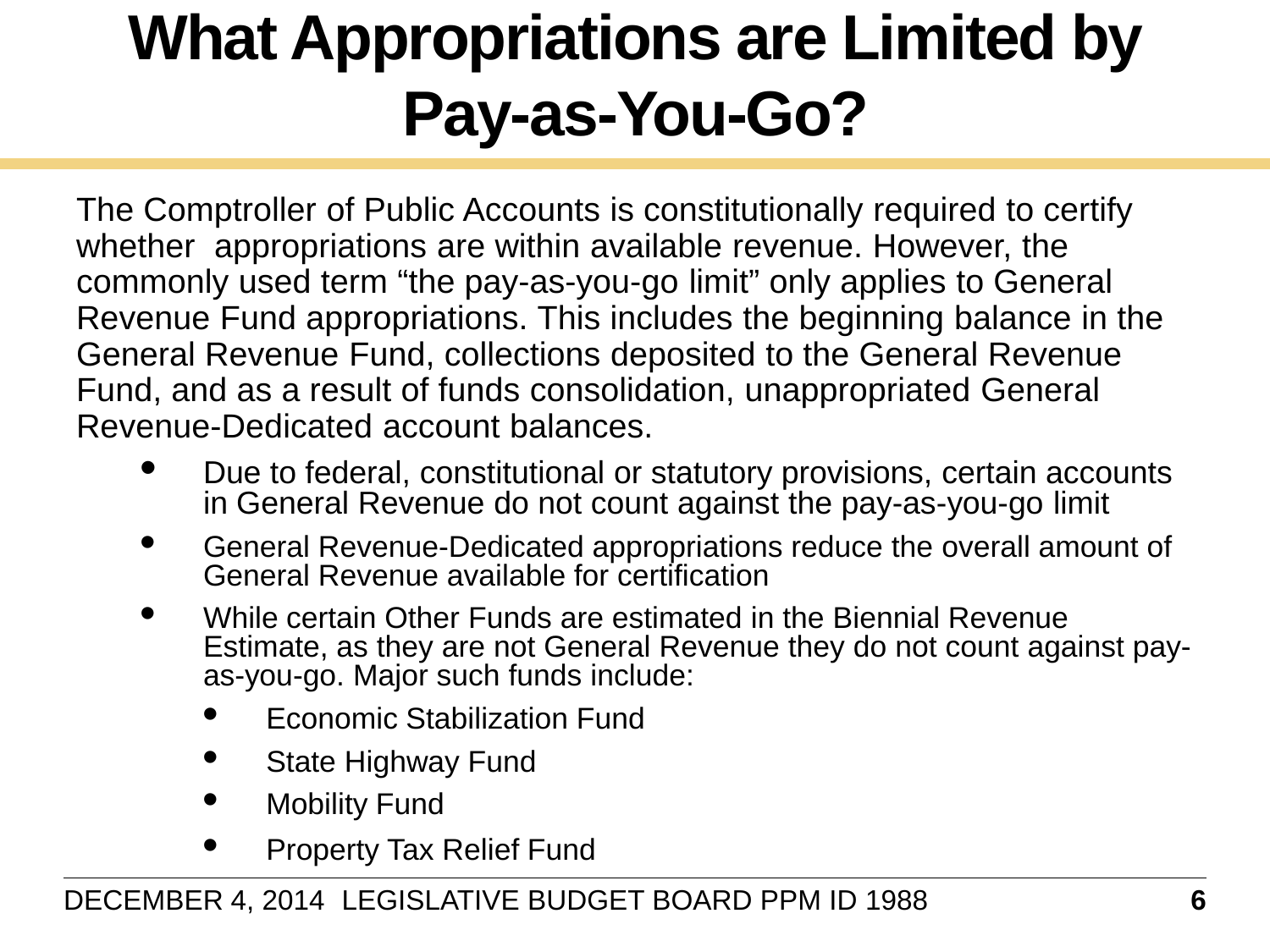### **Spending Limit: Constitution**

#### **Texas Constitution, Article VIII, Section 22**

•Limits the rate of growth from one biennium to the next

•Approved by voters November 7th, 1978

*(a) In no biennium shall the rate of growth of appropriations from state tax revenues not dedicated by this constitution exceed the estimated rate of growth of the state's economy. The legislature shall provide by general law procedures to implement this section.*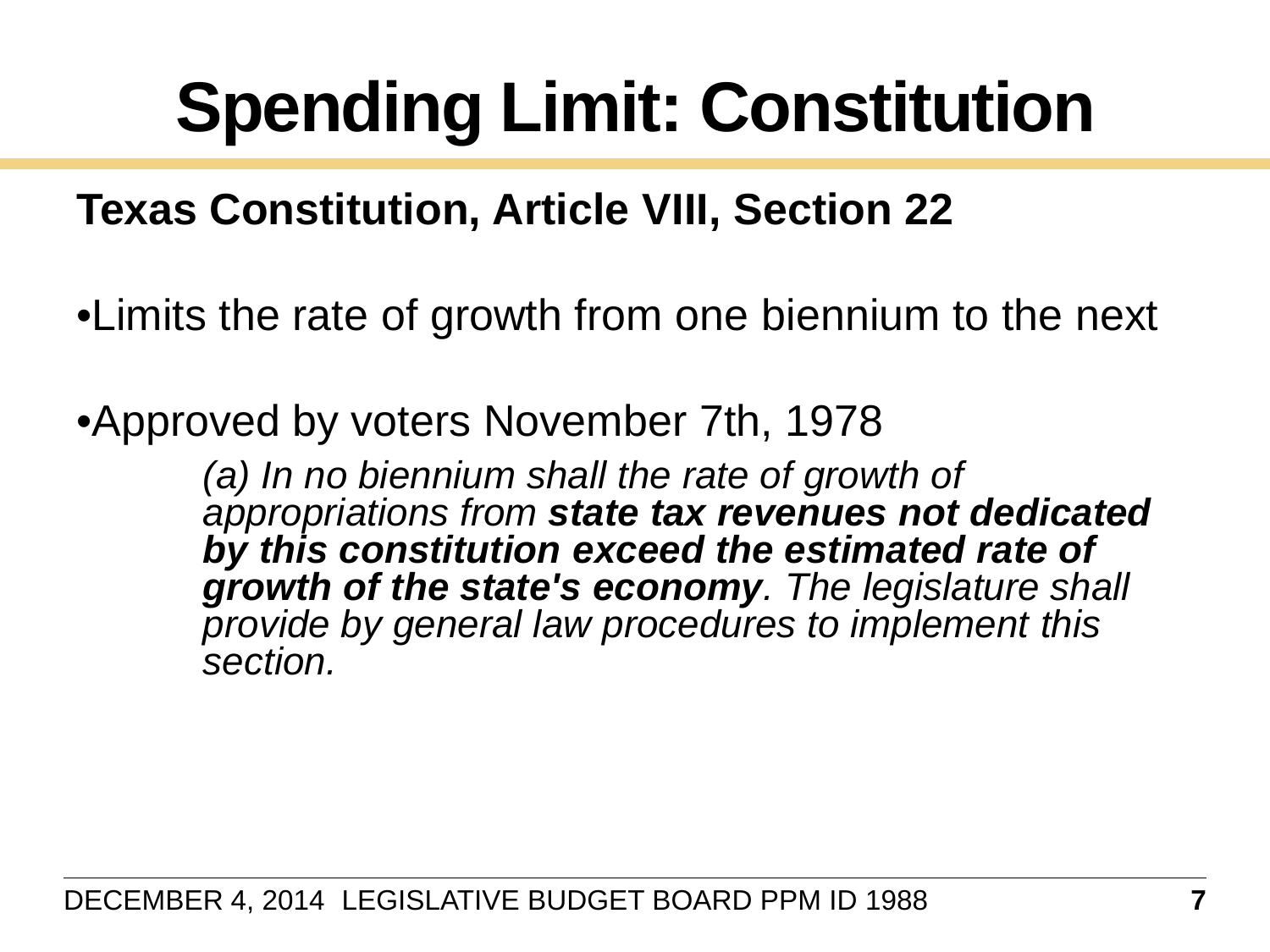# **Spending Limit: Statute**

#### **Government Code Chapter 316**

- Provides the general law referenced in the Constitution, and directs the LBB to establish:
	- Estimated rate of growth in the state's economy from one biennium to the next;
	- The current biennium's level of appropriations subject to the limit; and
	- The subsequent biennium's limit on appropriations subject to the limit.
- It also requires that the rate of growth be defined as the growth in personal income.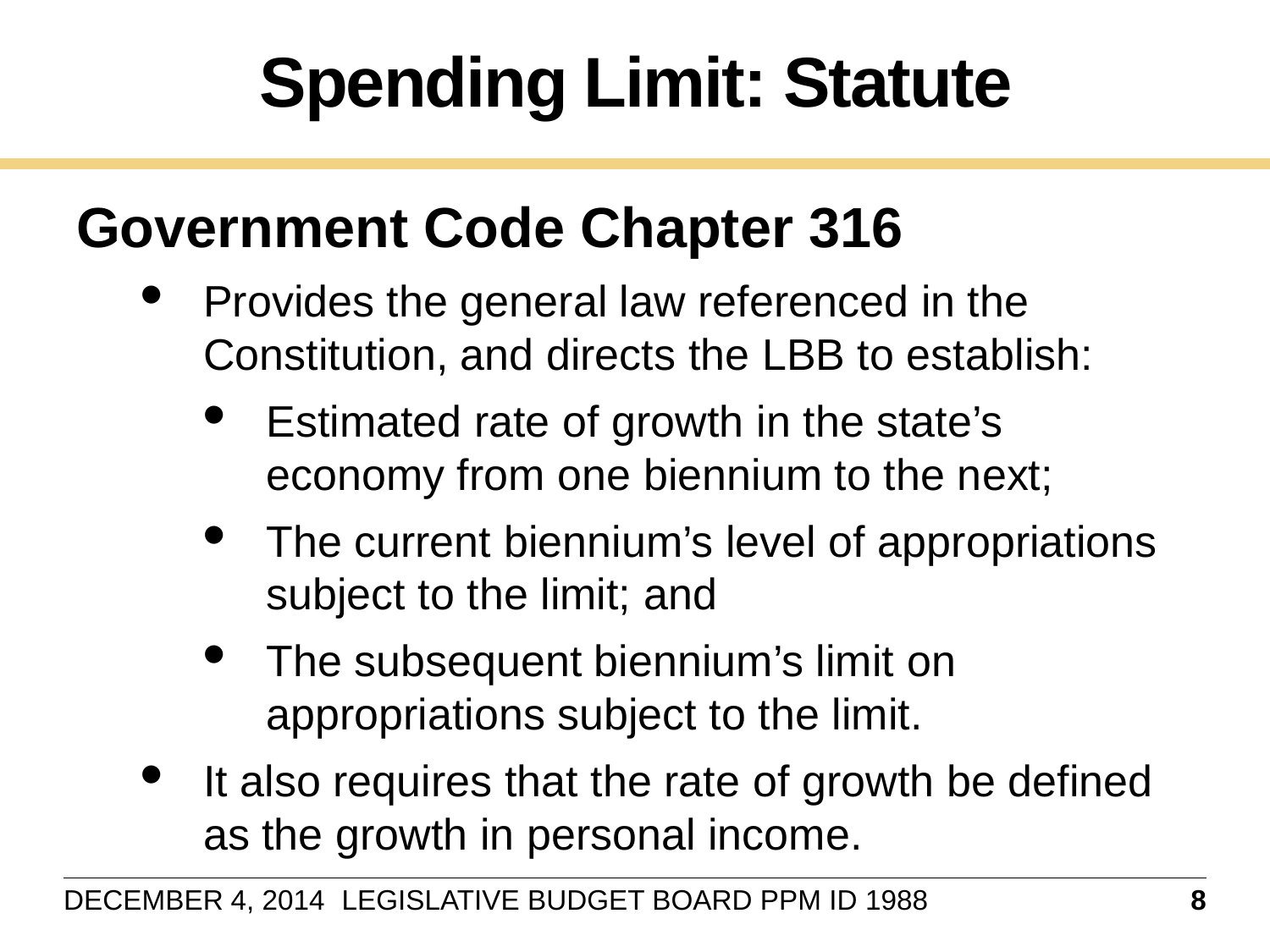#### **What Appropriations are Controlled by the Spending Limit?**

Only appropriations funded with tax revenue not dedicated by the Constitution are subject to the limit

- Sales tax
- Motor vehicle sales tax
- Franchise tax
- Cigarette and tobacco taxes

Appropriations funded with tax revenues are not subject to the limit if the Constitution requires the tax revenues to be used for a certain purpose

- Motor fuel taxes are constitutionally dedicated for transportation and education
- 25 percent of oil and natural gas production taxes are constitutionally dedicated for education

Appropriations funded with non-tax revenues are not subject to the limit

- Fee, fines, penalties
- Interest and investment income
- Lottery proceeds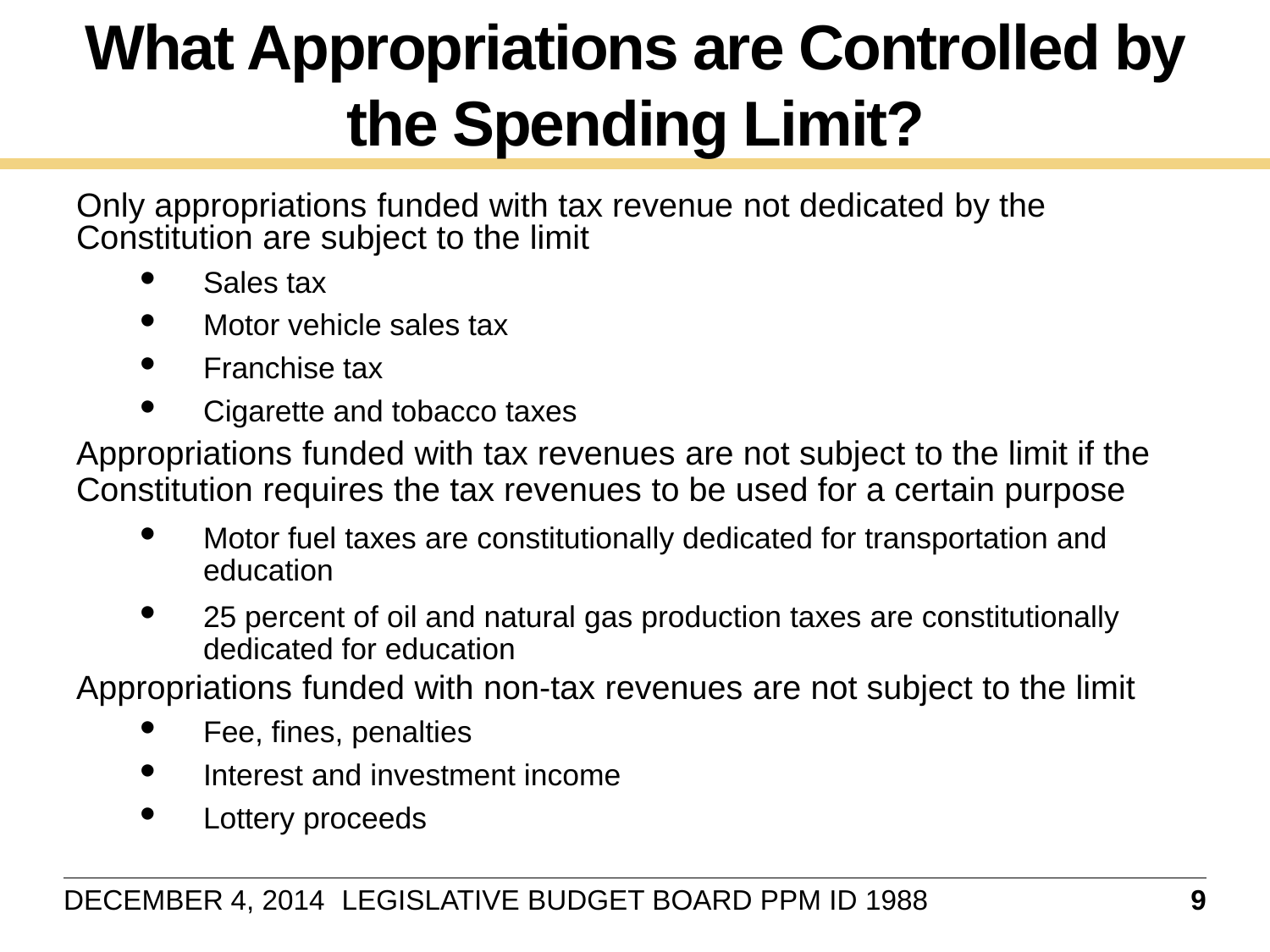#### **LBB Adoption**

Adopted by the LBB on December 1, 2014:

(1) the estimated rate of growth of the Texas economy from the 2014- 15 biennium to the 2016-17 biennium is 11.68%;

(2) the level of appropriations for the 2014-15 biennium from state tax revenue not dedicated by the Constitution is \$84,408,716,116 subject to adjustments resulting from revenue forecast revisions or subsequent appropriations certified by the Comptroller of Public Accounts; and therefore,

(3) the amount of appropriations that can be made for the 2016-17 biennium from state tax revenue not dedicated by the Constitution without special concurrent resolution is \$94,267,654,158 subject to adjustments to 2014-15 biennial appropriations referenced in (2) above.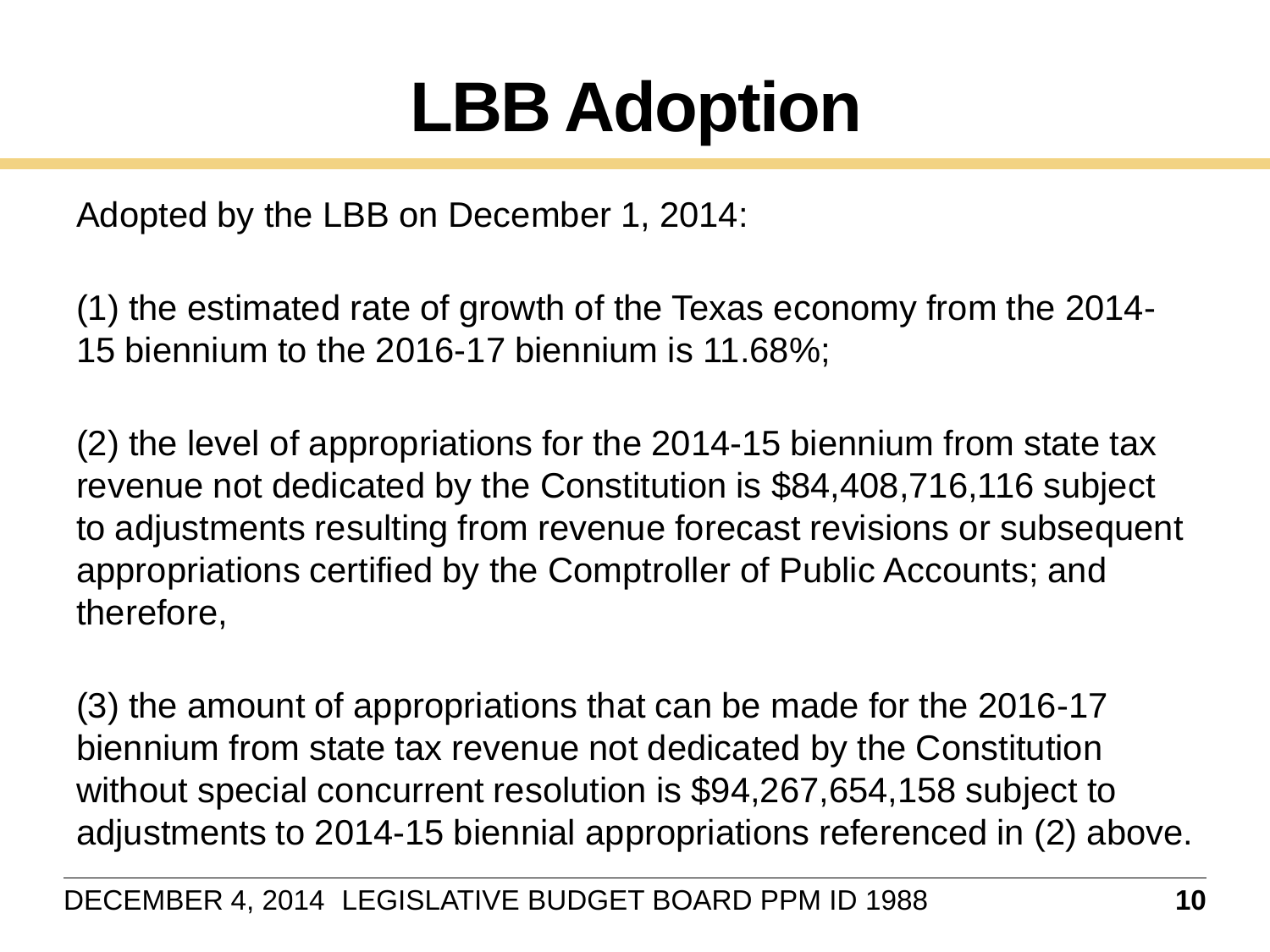# **Does the Limit Ever Change?**

The adopted rate of growth does not change over the biennium. The base to which it is applies may change, based both on changes to revenue and changes to appropriation levels:

- Changes to actual appropriations for the 2014-15 biennium affect not only spending limit capacity for the current biennium but also the limit itself for the 2016-17 biennium; and
- Changes to revenues for the 2014-15 biennium affect the "mix" of revenue supporting 2014-15 appropriations, and can shift capacity in the current biennium.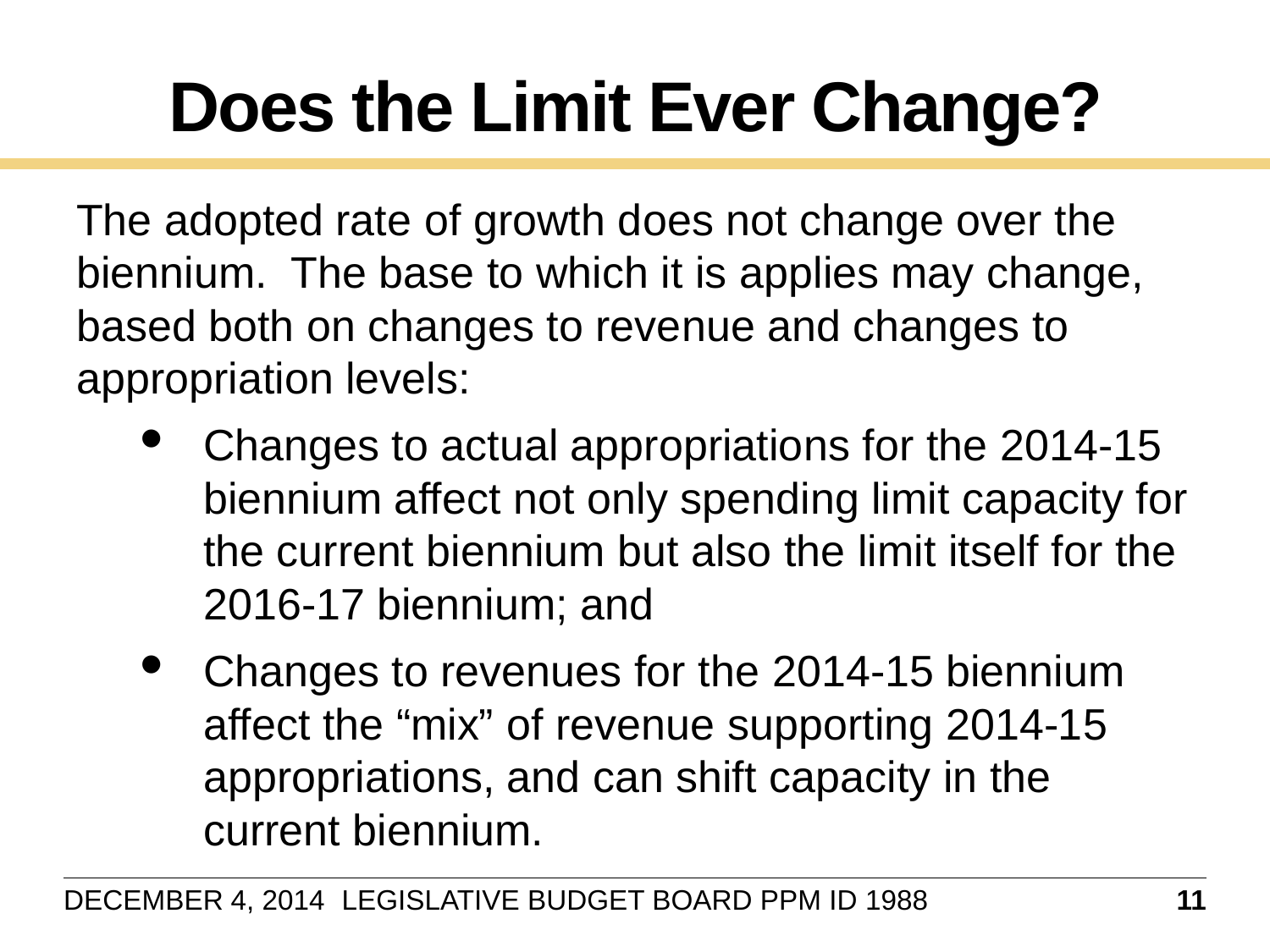### **2014-15 Spending Limit Update**

- **February 2014:** Based on revenue in the Certification Revenue Estimate, LBB staff estimated that 2014-15 appropriations were **\$263.4 million below** the spending limit.
- **December 2014:** Based on actual 2014 revenues and appropriations, LBB staff estimate that 2014- 15 appropriations are **\$837 million below** the spending limit.
	- This translates into \$1.1 billion of GR spending capacity before the limit is reached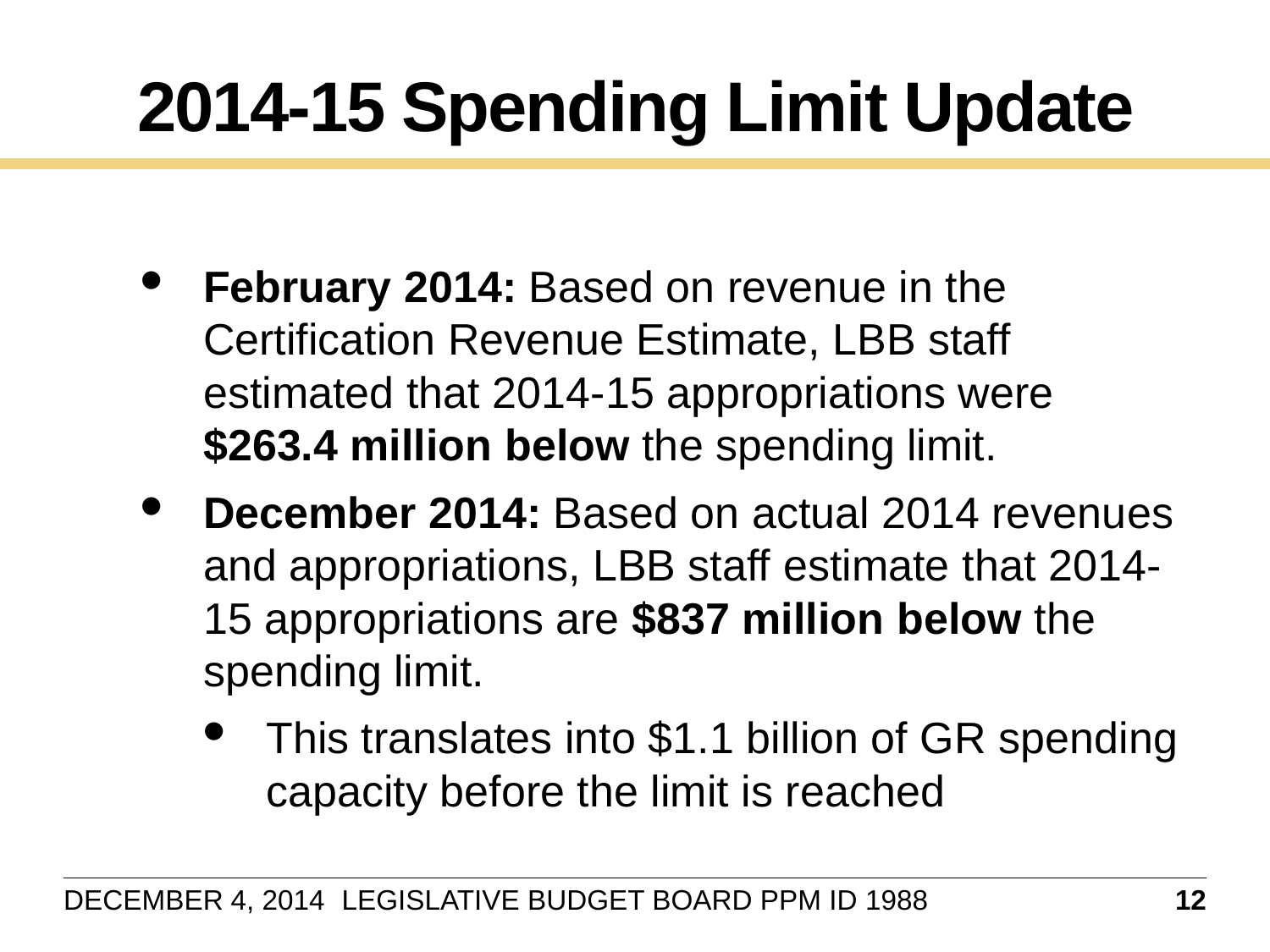### **What's Next? January 2015**

General Appropriations Bill (GAB) & Biennial Revenue Estimate (BRE)

- Spending limit will be updated to include the Comptroller's 2015 revenue update
	- It will again be affected by any 2015 supplemental appropriations bill
- The amount by which the GAB is under the spending limit will depend both on the appropriations in that bill and the revenues in the BRE supporting it
- Pay-as-You-Go analysis will be provided based on the BRE and the GAB